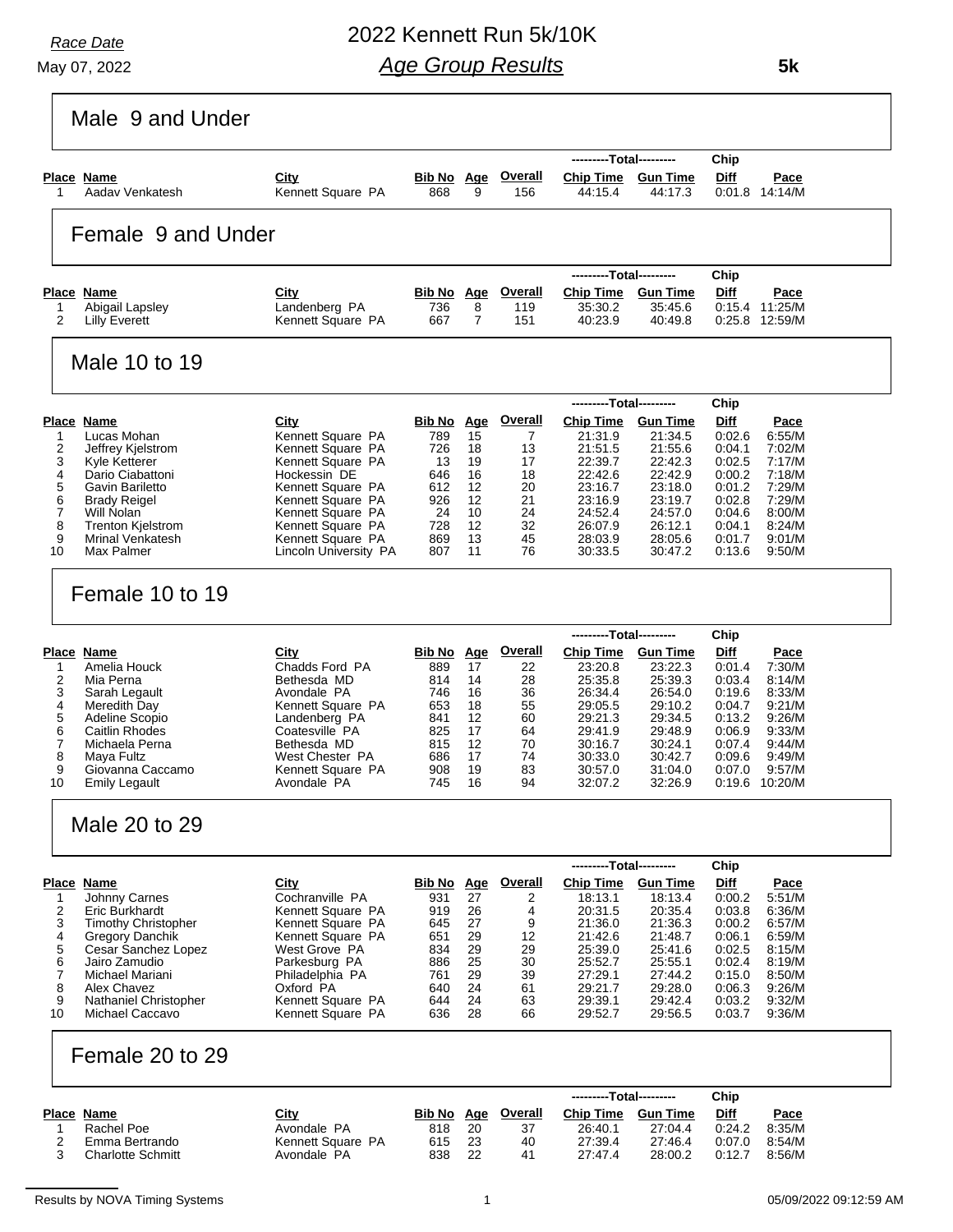#### May 07, 2022 *Race Date*

# 2022 Kennett Run 5k/10K *Age Group Results*

Female 20 to 29

|    |                        |                   |        |            |                | ---------Total--------- |                 | Chip   |         |
|----|------------------------|-------------------|--------|------------|----------------|-------------------------|-----------------|--------|---------|
|    | Place Name             | <u>City</u>       | Bib No | <u>Age</u> | <b>Overall</b> | <b>Chip Time</b>        | <b>Gun Time</b> | Diff   | Pace    |
| 4  | <b>Heather Danchik</b> | Kennett Square PA | 652    | 28         | 50             | 28:38.6                 | 29:06.2         | 0:27.5 | 9:13/M  |
| 5  | Tristen Reid           | Thorndale PA      | 917    | 23         | 51             | 28:43.3                 | 28:48.7         | 0:05.4 | 9:14/M  |
| 6  | Claudia Willis         | Kennett Square PA | 877    | 26         | 59             | 29:20.1                 | 29:43.1         | 0:23.0 | 9:26/M  |
|    | <b>Brett Perkins</b>   | Kennett Square PA | 810    | 28         | 67             | 29:53.8                 | 30:01.8         | 0:07.9 | 9:37/M  |
| 8  | Taylor Perkins         | Downingtown PA    | 812    | 29         | 72             | 30:31.6                 | 30:40.4         | 0:08.8 | 9:49/M  |
| 9  | Logan Perkins          | Kennett Square PA | 811    | 25         | 75             | 30:33.2                 | 30:40.6         | 0:07.4 | 9:49/M  |
| 10 | Kelsey Jernegan        | Landenberg PA     | 721    | 21         | 87             | 31:32.2                 | 31:57.6         | 0:25.4 | 10:08/M |
|    |                        |                   |        |            |                |                         |                 |        |         |

#### Male 30 to 39

|    |                           |                           |        |            |         | ---------Total--------- |                 | Chip        |         |
|----|---------------------------|---------------------------|--------|------------|---------|-------------------------|-----------------|-------------|---------|
|    | Place Name                | <b>City</b>               | Bib No | <u>Age</u> | Overall | <b>Chip Time</b>        | <b>Gun Time</b> | <b>Diff</b> | Pace    |
|    | <b>Andrew Hinrichs</b>    | Cockeysville MD           | 710    | 30         |         | 17:52.7                 | 17:53.0         | 0:00.2      | 5:45/M  |
|    | Paul Springer             | Kennett Square PA         | 20     | 33         | 3       | 19:06.8                 | 19:07.1         | 0:00.2      | 6.09/M  |
|    | <b>Beau Fournier</b>      |                           | 597    | 39         | 8       | 21:33.4                 | 21:35.3         | 0.01.8      | 6:56/M  |
| 4  | Jamie Sinton              |                           | 596    | 30         | 15      | 22:28.4                 | 22:28.4         |             | 7:14/M  |
| 5  | <b>Steve Walker</b>       | Kennett Square PA         | 870    | 37         | 35      | 26:21.2                 | 26:27.8         | 0.06.6      | 8:28/M  |
| 6  | Gregory Jackson           | <b>Chester Springs PA</b> | 920    | 32         | 43      | 28:01.6                 | 28:05.5         | 0.03.9      | 9:01/M  |
|    | Leo Jackson               | Arlington VA              | 921    | 39         | 44      | 28:02.3                 | 28:05.7         | 0.03.4      | 9:01/M  |
| 8  | Robert Jefferson          | Exton PA                  | 720    | 37         | 48      | 28:28.8                 | 28:49.2         | 0.20.4      | 9:09/M  |
| 9  | Anthony Grosso            | Avondale PA               | 698    | 36         | 77      | 30:34.1                 | 30:42.3         | 0:08.2      | 9:50/M  |
| 10 | <b>Christopher Obrien</b> | Oxford PA                 | 906    | 36         | 153     | 43.21.8                 | 43:30.8         | 0.09.0      | 13:57/M |

### Female 30 to 39

|       |                        |                   |        |     |                | ---------Total--------- |                 | Chip        |         |
|-------|------------------------|-------------------|--------|-----|----------------|-------------------------|-----------------|-------------|---------|
| Place | Name                   | <u>City</u>       | Bib No | Age | <b>Overall</b> | <b>Chip Time</b>        | <b>Gun Time</b> | <b>Diff</b> | Pace    |
|       | Kari Springer          | Kennett Square PA | 853    | 32  | 6              | 21:20.2                 | 21:20.4         | 0:00.2      | 6:52/M  |
| 2     | Jen Samuel             |                   | 833    | 35  | 19             | 22:56.6                 | 22:56.6         |             | 7:23/M  |
| 3     | Stefanie Devito Martin | Oxford PA         | 655    | 33  | 33             | 26:14.0                 | 26:22.0         | 0.08.0      | 8:26/M  |
| 4     | Jillian Mattioni       | Kennett Square PA | 766    | 36  | 38             | 26:47.6                 | 26:50.8         | 0:03.2      | 8:37/M  |
| 5     | Danielle Fernando      | Kennett Square PA | 672    | 37  | 46             | 28:05.0                 | 28:17.8         | 0:12.8      | 9:02/M  |
| 6     | Abbey Beadell          | Rising Sun MD     | 929    | 30  | 54             | 28:59.1                 | 29:07.1         | 0.08.0      | 9:19/M  |
|       | Kara Siemer            | Philadelphia PA   | 847    | 30  | 58             | 29:16.7                 | 29:32.6         | 0:15.9      | 9:25/M  |
| 8     | Rosalba Alvarez        | Kennett Square PA | 592    | 39  | 80             | 30:37.1                 | 30:43.8         | 0.06.6      | 9:51/M  |
| 9     | Raquel Holcomb         | Landenberg PA     | 713    | 32  | 82             | 30:49.2                 | 30:56.2         | 0:07.0      | 9:55/M  |
| 10    | Justine Moonev         | Avondale PA       | 792    | 34  | 88             | 31:33.1                 | 31:40.1         | 0:07.0      | 10:09/M |

### Male 40 to 49

|    |                           |                       |        |     |         | ---------Total--------- |                 | Chip        |                  |
|----|---------------------------|-----------------------|--------|-----|---------|-------------------------|-----------------|-------------|------------------|
|    | Place Name                | City                  | Bib No | Age | Overall | <b>Chip Time</b>        | <b>Gun Time</b> | <b>Diff</b> | Pace             |
|    | Brian Albans              | Kennett Square PA     | 605    | 47  | 5       | 20:48.2                 | 20:48.5         | 0:00.2      | 6:41/M           |
|    | Brendan Magee             | Kennett Square PA     | 930    | 44  | 10      | 21:36.4                 | 21:38.2         | 0:01.7      | 6:57/M           |
|    | John Kjelstrom            | Kennett Square PA     | 727    | 44  | 31      | 26:06.7                 | 26.11.9         | 0:05.1      | 8:24/M           |
| 4  | Michael Bertrando         | Kennett Square PA     | 616    | 49  | 47      | 28:26.7                 | 28:34.5         | 0.07.8      | 9:09/M           |
| 5  | Will Goodwin              | Wilmington DE         | 591    | 44  | 52      | 28:57.2                 | 28:58.9         | 0:01.6      | 9.19/M           |
| 6  | <b>Christopher Palmer</b> | Lincoln University PA | 806    | 41  | 73      | 30:32.3                 | 30:47.0         | 0:14.7      | 9.49/M           |
|    | Venkatesh Dharmaraj       | Kennett Square PA     | 656    | 44  | 91      | 31:53.0                 | 31:55.3         | 0:02.3      | 10:15/M          |
| 8  | <b>Matthew Toth</b>       | Kennett Square PA     | 864    | 49  | 98      | 32:41.4                 | 33.03.2         |             | $0:21.8$ 10:31/M |
| 9  | Marcelo Filgueira         | Kennett Square PA     | 673    | 48  | 100     | 32:56.2                 | 33:11.5         |             | $0:15.2$ 10:35/M |
| 10 | John Howell               | Claymont DE           | 716    | 43  | 106     | 33:38.0                 | 33:48.7         | 0:10.6      | 10:49/M          |

#### Female 40 to 49

|   |                     |                   |        |            |                | ---------Total--------- |                 | Chip        |         |
|---|---------------------|-------------------|--------|------------|----------------|-------------------------|-----------------|-------------|---------|
|   | Place Name          | City              | Bib No | <u>Age</u> | <b>Overall</b> | <b>Chip Time</b>        | <b>Gun Time</b> | <b>Diff</b> | Pace    |
|   | Kathryn Miller      | Lititz PA         | 782    | 40         | 11             | 21:39.7                 | 21:42.2         | 0:02.5      | 6:58/M  |
|   | Josie Marsh         | Kennett Square PA | 762    | 49         | 23             | 24:06.8                 | 24:19.4         | 0:12.6      | 7:45/M  |
| 3 | Lucia Castro        | Wilmington DE     | 639    | 40         | 56             | 29:09.9                 | 29:16.0         | 0.06.0      | 9:23/M  |
|   | Heather Beauparlant | Malvern PA        | 614    | 43         | 62             | 29:26.0                 | 29:49.6         | 0.23.5      | 9:28/M  |
|   | April Barbour       | Chadds Ford PA    | 611    | 40         | 81             | 30:47.0                 | 31:07.5         | 0:20.5      | 9:54/M  |
|   | Megan Toth          | Kennett Square PA | 865    | 46         | 96             | 32:39.3                 | 33:03.3         | 0.23.9      | 10:30/M |
|   | Cheryl Boehmler     | West Grove PA     | 625    | 45         | 105            | 33:34.5                 | 34:02.3         | 0:27.7      | 10:48/M |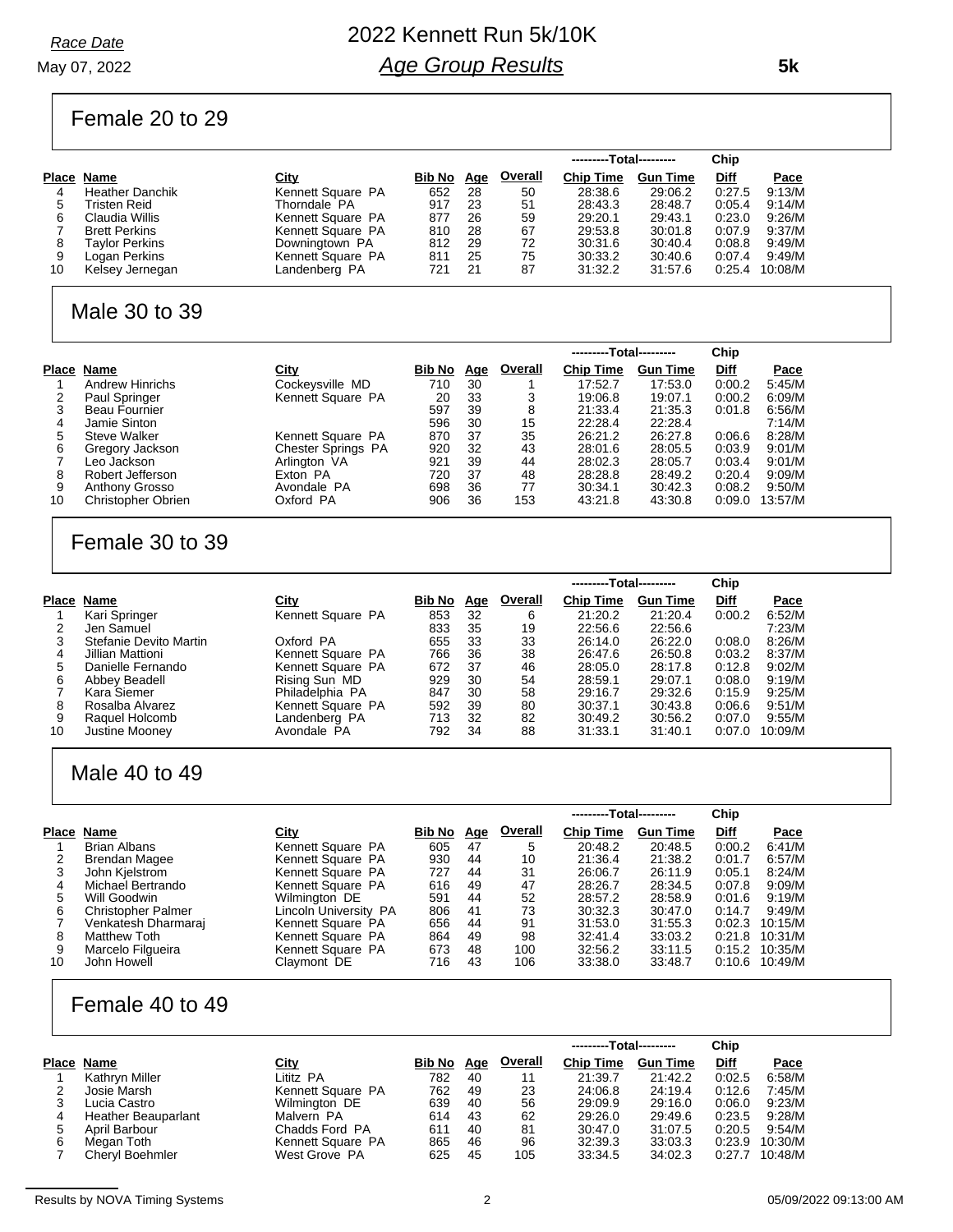May 07, 2022 *Race Date*

# 2022 Kennett Run 5k/10K *Age Group Results*

Female 40 to 49

| 8<br>9<br>10                                                          | Place Name<br>Jessica Wiesak<br>Tina McGreal<br>Carly Campana                                                                                                                                                    | <u>City</u><br>Springfield PA<br>Avondale PA<br>Oxford PA                                                                                                                                                        | <u>Bib No Age</u><br>876<br>771<br>907                                              | 40<br>44<br>40                                                  | <b>Overall</b><br>110<br>124<br>130                                           | <b>Chip Time</b><br>33:55.9<br>35:52.5<br>36:29.6                                                                              | <b>Gun Time</b><br>34:17.2<br>36:10.4<br>36:38.0                                                                              | <u>Diff</u>                                                                          | <u>Pace</u><br>0:21.3 10:55/M<br>0:17.8 11:32/M<br>$0:08.4$ 11:44/M                                                                             |  |
|-----------------------------------------------------------------------|------------------------------------------------------------------------------------------------------------------------------------------------------------------------------------------------------------------|------------------------------------------------------------------------------------------------------------------------------------------------------------------------------------------------------------------|-------------------------------------------------------------------------------------|-----------------------------------------------------------------|-------------------------------------------------------------------------------|--------------------------------------------------------------------------------------------------------------------------------|-------------------------------------------------------------------------------------------------------------------------------|--------------------------------------------------------------------------------------|-------------------------------------------------------------------------------------------------------------------------------------------------|--|
|                                                                       | Male 50 to 59                                                                                                                                                                                                    |                                                                                                                                                                                                                  |                                                                                     |                                                                 |                                                                               |                                                                                                                                |                                                                                                                               |                                                                                      |                                                                                                                                                 |  |
|                                                                       |                                                                                                                                                                                                                  |                                                                                                                                                                                                                  |                                                                                     |                                                                 |                                                                               |                                                                                                                                | --Total---------                                                                                                              | Chip                                                                                 |                                                                                                                                                 |  |
| 1<br>$\overline{\mathbf{c}}$<br>3<br>4<br>5<br>6<br>7<br>8<br>9<br>10 | <b>Place Name</b><br><b>Michael Galbus</b><br>Michael Munson<br>Sam Stanton<br>Jeff Scicchitano<br>Steve Bolhouse<br>Dave Fultz<br><b>Bill Perkins</b><br><b>Vincent Halsey</b><br>David Eldreth<br>George Hobbs | City<br>Avondale PA<br>Landenberg PA<br>Toughkenamon PA<br>Kennett Square PA<br>Chadds Ford PA<br>West Chester PA<br>Kennett Square PA<br>West Grove PA<br>Kennett Square PA<br>Kennett Square PA                | <u>Bib No</u><br>687<br>795<br>854<br>839<br>627<br>685<br>809<br>702<br>661<br>711 | Age<br>52<br>56<br>54<br>53<br>52<br>52<br>59<br>59<br>51<br>59 | <b>Overall</b><br>16<br>25<br>34<br>65<br>68<br>69<br>79<br>104<br>125<br>127 | <b>Chip Time</b><br>22:31.2<br>25:23.1<br>26:15.3<br>29:42.0<br>29:57.4<br>29:59.4<br>30:34.8<br>33:20.6<br>36:12.0<br>36:19.6 | <b>Gun Time</b><br>22:33.5<br>25:39.5<br>26:17.5<br>29:46.0<br>30:24.2<br>30:09.1<br>30:40.4<br>33:34.9<br>36:37.1<br>36:52.3 | Diff<br>0.02.3<br>0:16.3<br>0:02.2<br>0:04.0<br>0:26.7<br>0:09.6<br>0:05.5<br>0:14.2 | <u>Pace</u><br>7:14/M<br>8.10/M<br>8:27/M<br>9:33/M<br>9.38/M<br>9.39/M<br>9:50/M<br>10:43/M<br>0:25.0 11:38/M<br>$0.32.7$ 11:41/M              |  |
|                                                                       | Female 50 to 59                                                                                                                                                                                                  |                                                                                                                                                                                                                  |                                                                                     |                                                                 |                                                                               |                                                                                                                                |                                                                                                                               |                                                                                      |                                                                                                                                                 |  |
|                                                                       |                                                                                                                                                                                                                  |                                                                                                                                                                                                                  |                                                                                     |                                                                 |                                                                               | ---------Total---------                                                                                                        |                                                                                                                               | Chip                                                                                 |                                                                                                                                                 |  |
| 1<br>$\overline{\mathbf{c}}$<br>3<br>4<br>5<br>6<br>7<br>8<br>9<br>10 | <b>Place Name</b><br>Hannah Christopher<br>Monique Bertrando<br>Heather Connolly<br>Miriam Mullin<br>Kim Scicchitano<br>Sally Lawes<br>Kimberly Orr<br>Eileen Kelly<br>Carol Lertola<br>Dana Ketterer            | City<br>Kennett Square PA<br>Kennett Square PA<br>Kennett Square PA<br>Kennett Square PA<br>Kennett Square PA<br>Kennett Square PA<br>Kennett Square PA<br>Kennett Square PA<br>Avondale PA<br>Kennett Square PA | Bib No Age<br>643<br>617<br>1397<br>794<br>840<br>742<br>803<br>725<br>749<br>595   | 58<br>54<br>50<br>50<br>51<br>51<br>59<br>58<br>57<br>50        | <b>Overall</b><br>42<br>49<br>53<br>57<br>78<br>86<br>93<br>102<br>103<br>112 | <b>Chip Time</b><br>27:58.9<br>28:35.4<br>28:57.4<br>29:14.6<br>30:34.6<br>31:28.1<br>32:04.3<br>33:20.6<br>33:20.6<br>33:58.1 | <b>Gun Time</b><br>27:59.2<br>28:41.6<br>29:04.4<br>29:25.9<br>30:39.8<br>31:50.3<br>32:13.5<br>33:31.9<br>33:37.7<br>34:17.0 | <b>Diff</b><br>0:00.2<br>0:06.1<br>0:06.9<br>0:11.3<br>0:05.2<br>0.22.1<br>0:09.1    | <u>Pace</u><br>9:00/M<br>9:12/M<br>9.19/M<br>9:24/M<br>9:50/M<br>10:07/M<br>10:19/M<br>$0:11.3$ 10:43/M<br>$0:17.1$ 10:43/M<br>$0:18.8$ 10:55/M |  |
|                                                                       | Male 60 to 69                                                                                                                                                                                                    |                                                                                                                                                                                                                  |                                                                                     |                                                                 |                                                                               |                                                                                                                                |                                                                                                                               |                                                                                      |                                                                                                                                                 |  |
|                                                                       |                                                                                                                                                                                                                  |                                                                                                                                                                                                                  |                                                                                     |                                                                 |                                                                               |                                                                                                                                | --Total---------                                                                                                              | Chip                                                                                 |                                                                                                                                                 |  |
| 1<br>2<br>3<br>4<br>5<br>6<br>7<br>8                                  | Place Name<br>Tom Ellis<br>Jack Garniewski<br>Mariano Freire<br>Dennis Petrucci<br>John Midgley<br>Ken Jernegan<br>Jeff Mostyn<br><b>Edward Foley</b>                                                            | City<br>Hockessin DE<br>West Chester PA<br>Kennett Square PA<br>Avondale PA<br>Royersford PA<br>Landenberg PA<br>Kennett Square PA<br>Kennett Square PA                                                          | Bib No Age<br>662<br>689<br>684<br>816<br>778<br>722<br>793<br>678                  | 69<br>68<br>62<br>64<br>64<br>61<br>64<br>67                    | <b>Overall</b><br>14<br>26<br>27<br>71<br>85<br>89<br>115<br>164              | <b>Chip Time</b><br>22:01.9<br>25:26.9<br>25:34.0<br>30:28.7<br>31:18.9<br>31:36.0<br>34:19.3<br>44:49.0                       | <b>Gun Time</b><br>22:04.3<br>25:28.4<br>25:51.3<br>30:40.0<br>31:46.8<br>32:01.1<br>34:31.7<br>45:12.8                       | Diff<br>0:02.4<br>0.01.5<br>0:17.2<br>0:11.3                                         | <b>Pace</b><br>7:05/M<br>8.11/M<br>8:13/M<br>9:48/M<br>0:27.9 10:04/M<br>$0:25.0$ 10:10/M<br>0:12.3 11:02/M<br>0:23.8 14:25/M                   |  |
|                                                                       | Female 60 to 69                                                                                                                                                                                                  |                                                                                                                                                                                                                  |                                                                                     |                                                                 |                                                                               |                                                                                                                                |                                                                                                                               |                                                                                      |                                                                                                                                                 |  |
|                                                                       |                                                                                                                                                                                                                  |                                                                                                                                                                                                                  |                                                                                     |                                                                 |                                                                               |                                                                                                                                |                                                                                                                               |                                                                                      |                                                                                                                                                 |  |
|                                                                       | Place Name                                                                                                                                                                                                       | City                                                                                                                                                                                                             | <b>Bib No Age</b>                                                                   |                                                                 | <b>Overall</b>                                                                | ---------Total---------<br><b>Chip Time</b>                                                                                    | <b>Gun Time</b>                                                                                                               | Chip<br>Diff                                                                         | <u>Pace</u>                                                                                                                                     |  |
| 1<br>2<br>3<br>4<br>5                                                 | Dina Appleby<br><b>Bernadette Malley</b><br>Judith Yeatman<br>Denise Law<br><b>Terry McKenna</b>                                                                                                                 | Avondale PA<br>Glen Mills PA<br>Cochranville PA<br>Bordentown NJ<br>Islip NY                                                                                                                                     | 607<br>759<br>884<br>740<br>772                                                     | 60<br>67<br>62<br>62<br>63                                      | 84<br>159<br>169<br>177<br>185                                                | 30:57.5<br>44:22.2<br>46:06.2<br>53:15.9<br>56:53.5                                                                            | 31:19.3<br>44:45.3<br>46:19.2<br>53:37.1<br>57:20.2                                                                           | 0:21.7                                                                               | 9.57/M<br>$0:23.1$ 14:16/M<br>0:12.9 14:49/M<br>0:21.1 17:08/M<br>$0:26.6$ 18:18/M                                                              |  |
|                                                                       | Male 70 and Over                                                                                                                                                                                                 |                                                                                                                                                                                                                  |                                                                                     |                                                                 |                                                                               |                                                                                                                                |                                                                                                                               |                                                                                      |                                                                                                                                                 |  |
|                                                                       | Place Name                                                                                                                                                                                                       | City                                                                                                                                                                                                             |                                                                                     |                                                                 | <b>Bib No</b> Age Overall                                                     | ---------Total---------<br><b>Chip Time Gun Time</b>                                                                           |                                                                                                                               | Chip<br>Diff                                                                         | <b>Pace</b>                                                                                                                                     |  |
|                                                                       | Results by NOVA Timing Systems                                                                                                                                                                                   |                                                                                                                                                                                                                  |                                                                                     | 3                                                               |                                                                               |                                                                                                                                |                                                                                                                               |                                                                                      | 05/09/2022 09:13:01 AM                                                                                                                          |  |

**Chip**

**---------Total---------**